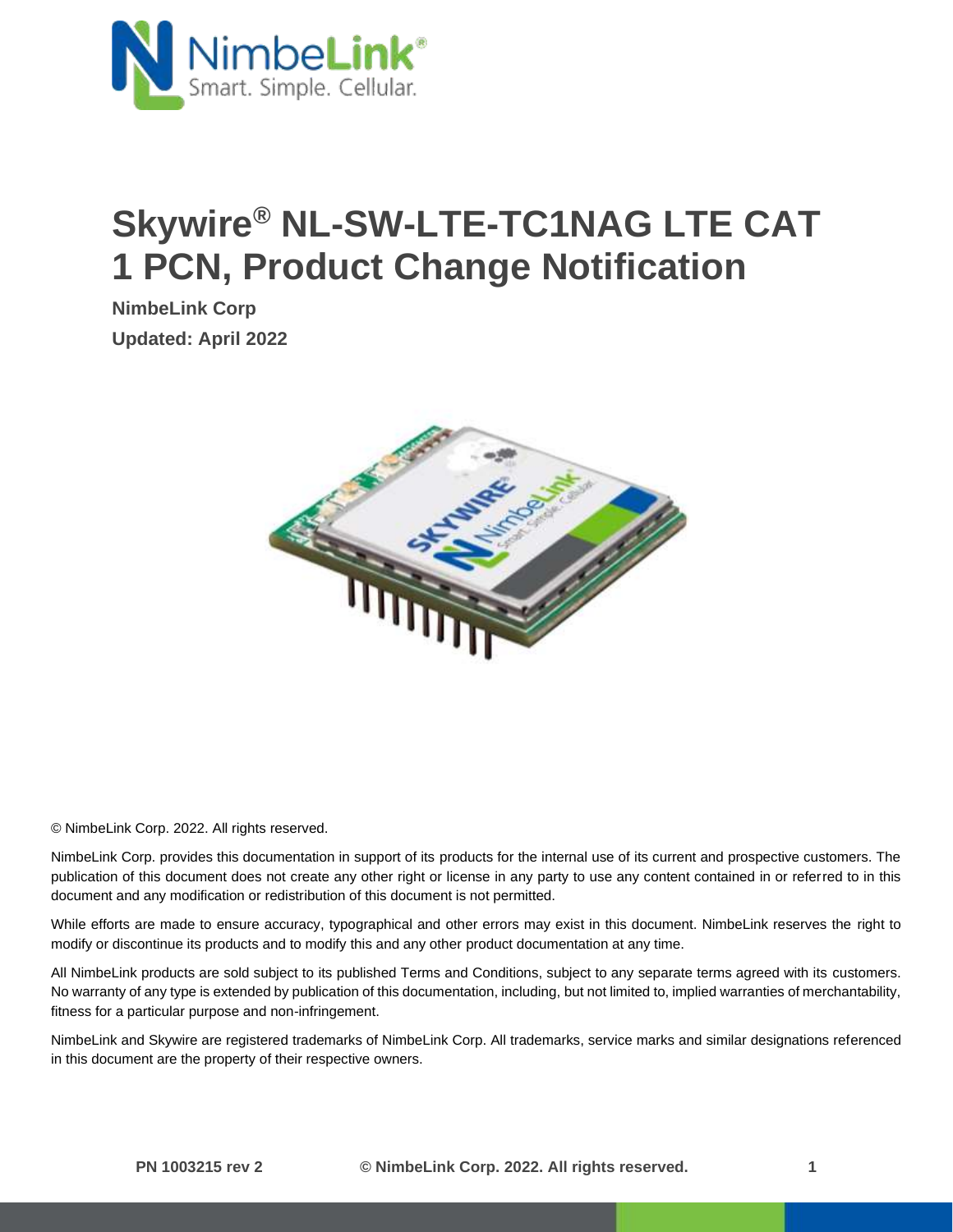### <span id="page-1-0"></span>**Table of Contents**

| <b>Table of Contents</b> |                                 | $\mathcal{P}$  |
|--------------------------|---------------------------------|----------------|
|                          | 1. Introduction                 | 3              |
|                          | 2. Migration Overview           | 3              |
|                          | 3. Contact                      | 3              |
|                          | 4. Document Version Information | $\overline{4}$ |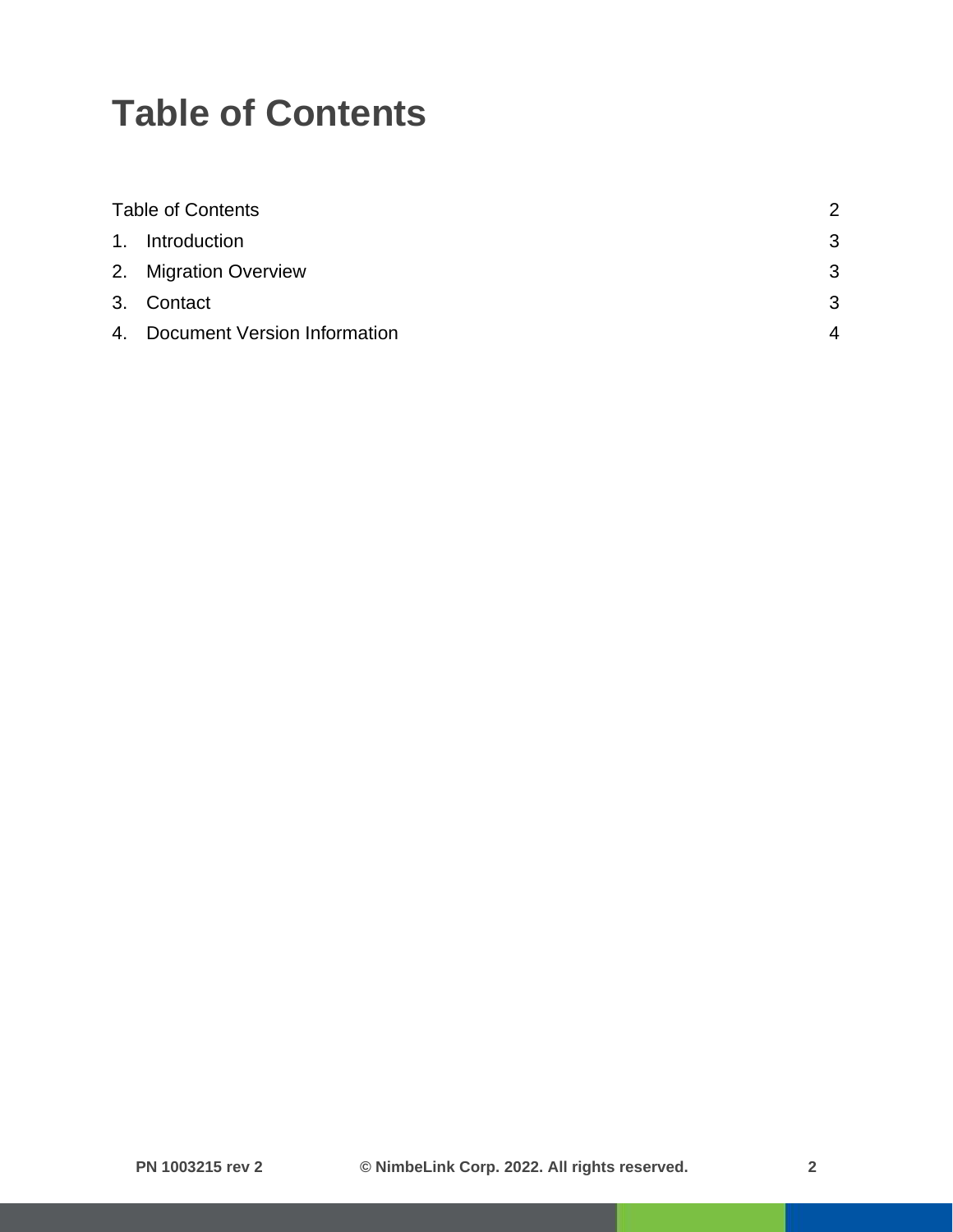### <span id="page-2-0"></span>**1. Introduction**

Over their lifetime, Skywire® modems may incur several firmware updates provided by cellular module manufacturers. These updates improve communication, fix bugs, and add features to the module and resulting modem functionality. NimbeLink will stay current with the latest firmware releases. It is recommended that customers also test and apply these new firmware versions when they become available.

The purpose of this PCN is for a Firmware change and to note the supplier adding additional sources for some components on the module. These second source changes do not materially affect the performance of the module and the subsequent NimbeLink modem.

The NL-SW-LTE-TC1NAG is in volume production. The replacement is the NL-SW-LTE-TC1NAG-B, which will transition to volume production in the summer of 2022. NimbeLink recommends you use your supply of NL-SW-LTE-TC1NAG before moving to the new part number. Please contact your supply partner for order placement.

The NL-SW-LTE-TC1NAG Skywire® modem was originally manufactured using Telit firmware version M0F.260010. Telit has since released new firmware, release M0F.260012 which includes many updates including support for AT&T's FirstNet new MTU size requirement. For a complete list of updated items, please refer to Section 2 of Telit's "Delta SW LE910Cx-NF" document (80561DSW10199A rev6.1) available via Telit's Download zone<http://www.telit.com/download-zone/>

For any questions, please contact [sales@airgain.com](mailto:sales@airgain.com) 

#### <span id="page-2-1"></span>**2. Migration Overview**

Customers with existing products can update to version M0F.260012 via a firmware update procedure, example procedure provided in application note 30108 rev 1. [http://nimbelink.com/Documentation/Skywire/4G\\_LTE\\_Cat\\_3/30235\\_NL-](http://nimbelink.com/Documentation/Skywire/4G_LTE_Cat_3/30235_NL-SW-LTE-TNAG_FirmwareUpdateProcedure.pdf)[SW-LTE-TNAG\\_FirmwareUpdateProcedure.pdf](http://nimbelink.com/Documentation/Skywire/4G_LTE_Cat_3/30235_NL-SW-LTE-TNAG_FirmwareUpdateProcedure.pdf)

Customers are not required to migrate to the new Firmware. New designs should migrate to part number NL-SW-LTE-TC1NAG-B which is specific to firmware version M0F.260012 to have the most current version of Firmware for new design starts.

#### <span id="page-2-2"></span>**3. Contact**

For further information please contact NimbeLink sales team at: [Sales@airgain.com](mailto:Sales@airgain.com)